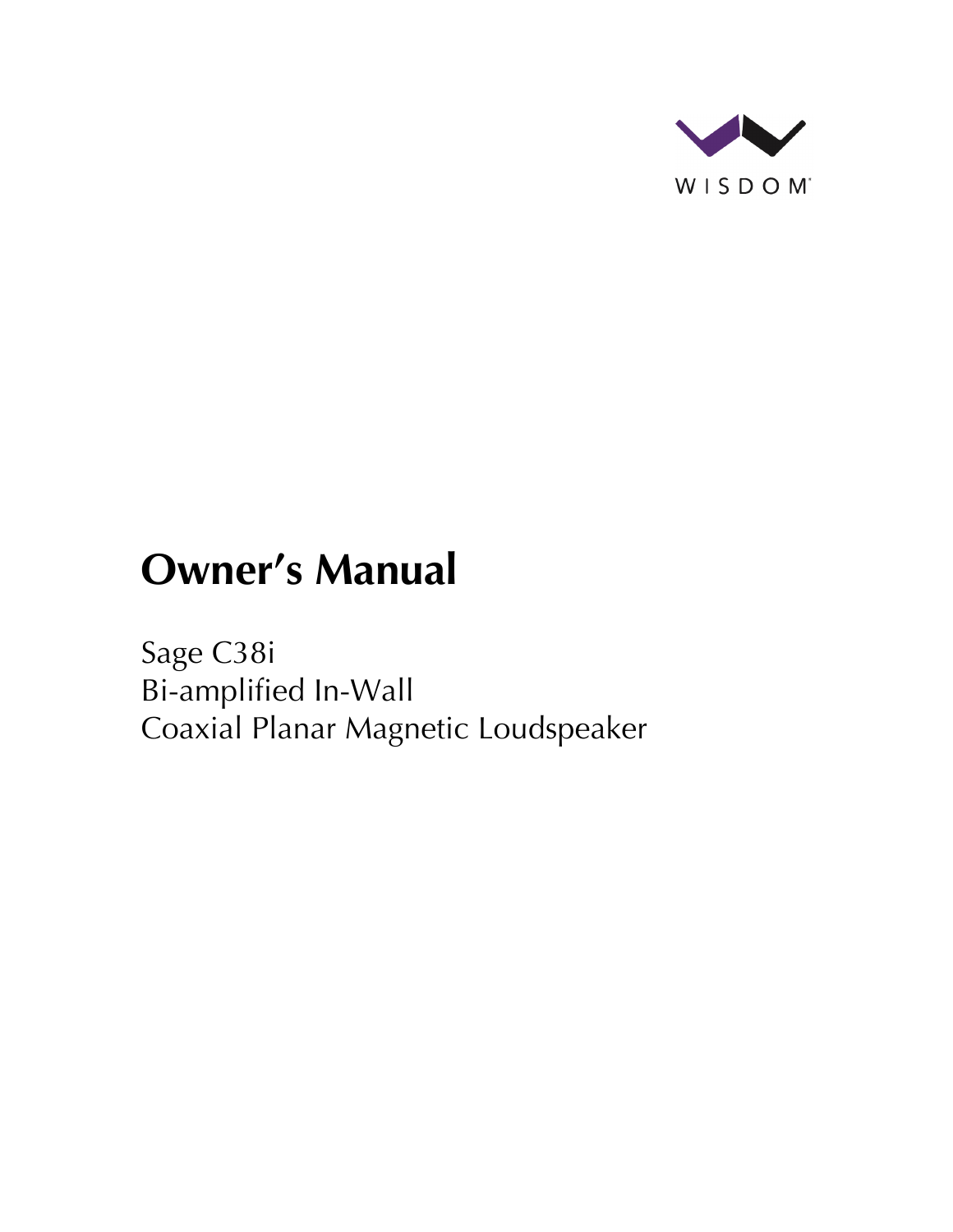### **Table of Contents**

**Introduction | 3**

**Overview | 3**

**Unpacking and Installing the C38i | 5**

**Making the Connections | 6**

**Care & Maintenance | 7**

**North American Warranty | 8**

**Obtaining Service | 9**

**Specifications | 10**

**Dimensions | 11**

### **DOCUMENT CONVENTIONS**

This document contains general safety, installation, and operation instructions for the Wisdom Sage C38i Loudspeaker. It is important to read this document before attempting to use this product. Pay particular attention to:

**WARNING: Calls attention to a procedure, practice, condition or the like that, if not correctly performed or adhered to, could result in injury or death.** 

**CAUTION: Calls attention to a procedure, practice, condition or the like that, if not correctly performed or adhered to, could result in damage to or destruction of part of or the entire product.** 

*Note: Calls attention to information that aids in the installation or operation of the product.*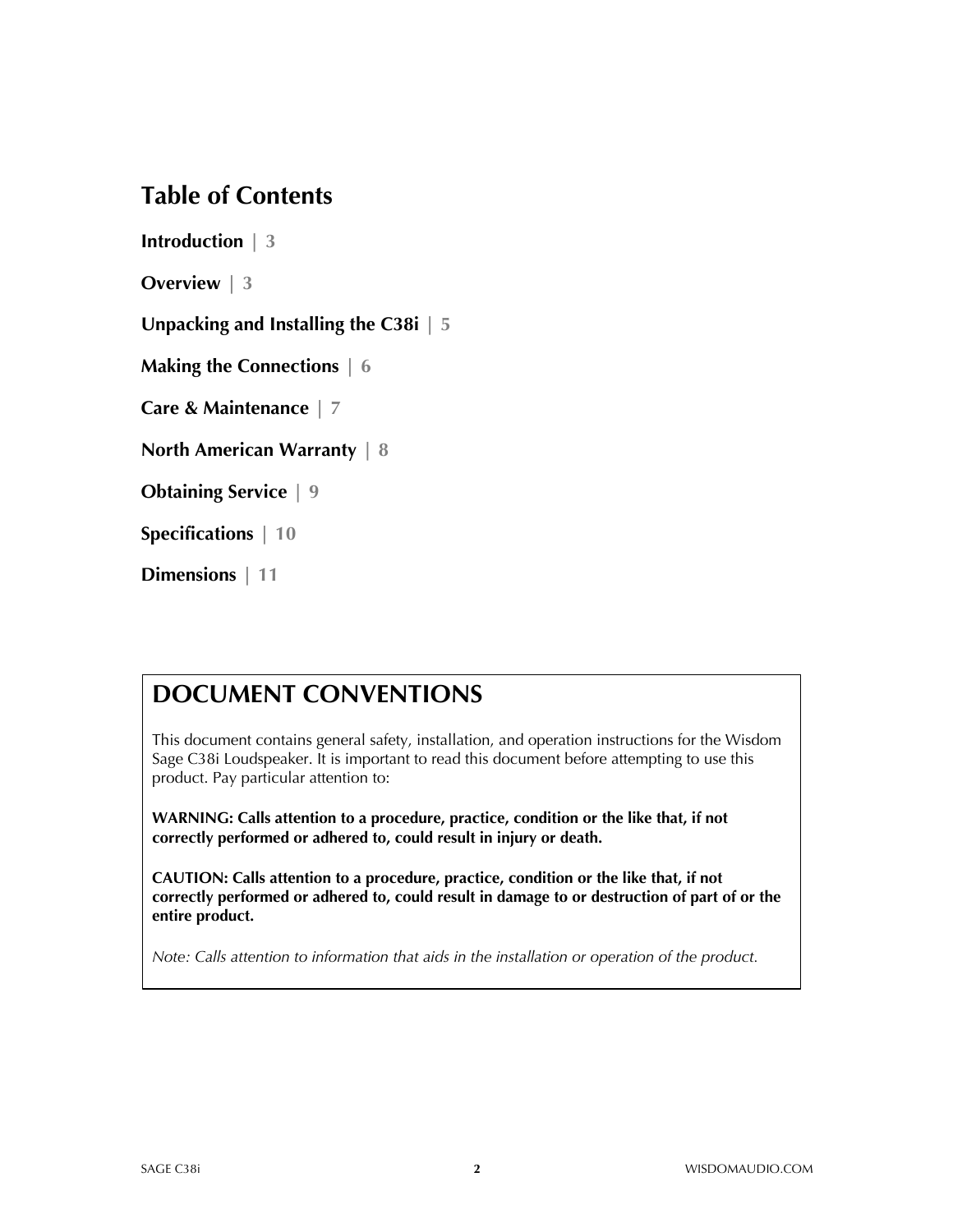# **Introduction**

Congratulations on purchasing your Wisdom Audio system. It incorporates many design features engineered to give you decades of pleasure and performance. Many of these design choices are uncommon among loudspeaker manufacturers and bear some explanation. See the following section entitled "Overview" for more information.

Our unique driver designs and our emphasis on achieving real-world performance account for the "system" approach taken. These are not speakers that are simply connected to speaker wires and promptly forgotten. We recognize that setting up a Wisdom Audio system can be a bit more involved than connecting a common set of loudspeakers, which is why we recommend that our systems be engineered and calibrated by Factory Personnel.

Your **Sage Series C38i** loudspeaker is specifically designed to avoid the compromises inherent in conventional speaker designs. There are no passive crossover components inside the speaker. Instead, there are direct connections from the amplifiers to their respective High-Pass and Low-Pass drivers and an external active crossover is used, such as the ones inside of our Wisdom SA-DSP (Digital Signal Processing) Amplifiers. It is truly a "system" design, and not merely a collection of loudspeaker drivers in a box. Please contact us to learn which products/amplifiers/ surround processors outside of our DSP Amplifiers will work with our speakers and subwoofers. **Info@wisdomaudio.com** 

# **Overview**

Your **Sage C38i** loudspeakers take advantage of several critical technologies to deliver a level of performance that has never been available in a loudspeaker that intruded so modestly on your living space. In fact, this level of performance has rarely been attained, regardless of the space and budget at one's disposal.

Since several of these technologies cannot readily be found elsewhere, we will take the time to describe them in more detail than would be necessary for more conventional designs.

Our planar magnetic drivers use an advanced, thin film membrane to move the air. This film can respond instantly to the smallest detail in the signal. It has vastly less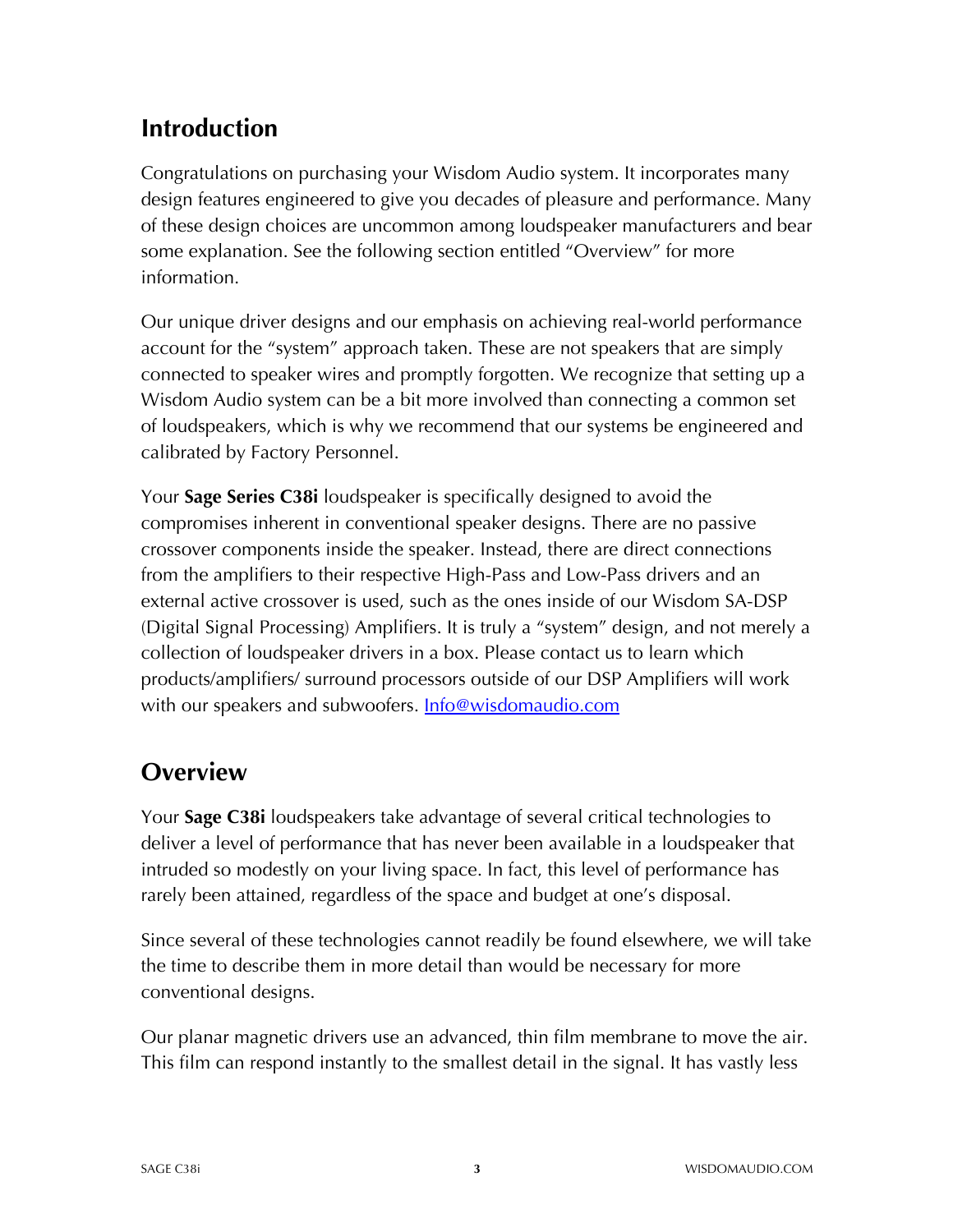inertia than traditional "cone & dome" drivers, so the signal is never blurred in any way.

One of the most remarkable things about the sound of well-designed planar magnetic speakers is their lack of thermal or dynamic compression. There are several reasons for this:

- The lightweight diaphragm responds quickly to even the smallest signals yet is robust enough to handle a great deal of power.
- The voice coil is laid out at and is exposed to the air on both sides; the large resulting surface area dissipates heat extremely quickly and efficiently.
- Since heat does not build up in the voice coil (as it does in conventional dynamic drivers), the load seen by the amplifier does not change at high power levels.

When you become accustomed to the sound of your new **Sage C38i** speakers, conventional speakers sound a bit bland and lifeless. You may also discover yourself hearing details at even modest levels on the **Sage C38i** that were previously inaudible even at loud volumes on more conventional speakers.

The "voice coil" in the planar magnetic driver is spread out over a large, at area that is exposed to the open air. As such, when a huge transient comes along, any heat that is generated is immediately dissipated. This compares quite favor- ably to other designs in which the voice coil is buried inside a massive piece of metal, where the heat has effectively no place to go.

The excellent heat dissipation of these drivers makes them remarkably reliable. Planar magnetic speakers can handle a great deal of power without undue stress or audible strain. In fact, for a given size, they can handle *many times* the power of a traditional dynamic driver.

Because the conductor of a planar magnetic driver is essentially a long, thin wire, it presents a purely resistive load to the amplifier. This is comparable to the simple test loads that amplifier companies use when measuring their amplifiers to show how terrific they are. As such, you can be assured that your amplifiers will sound and work their best.

Authoritative, deep bass requires that you move a lot of air. We have chosen to use dynamic woofers for the bass because they can provide excellent performance at lower frequencies.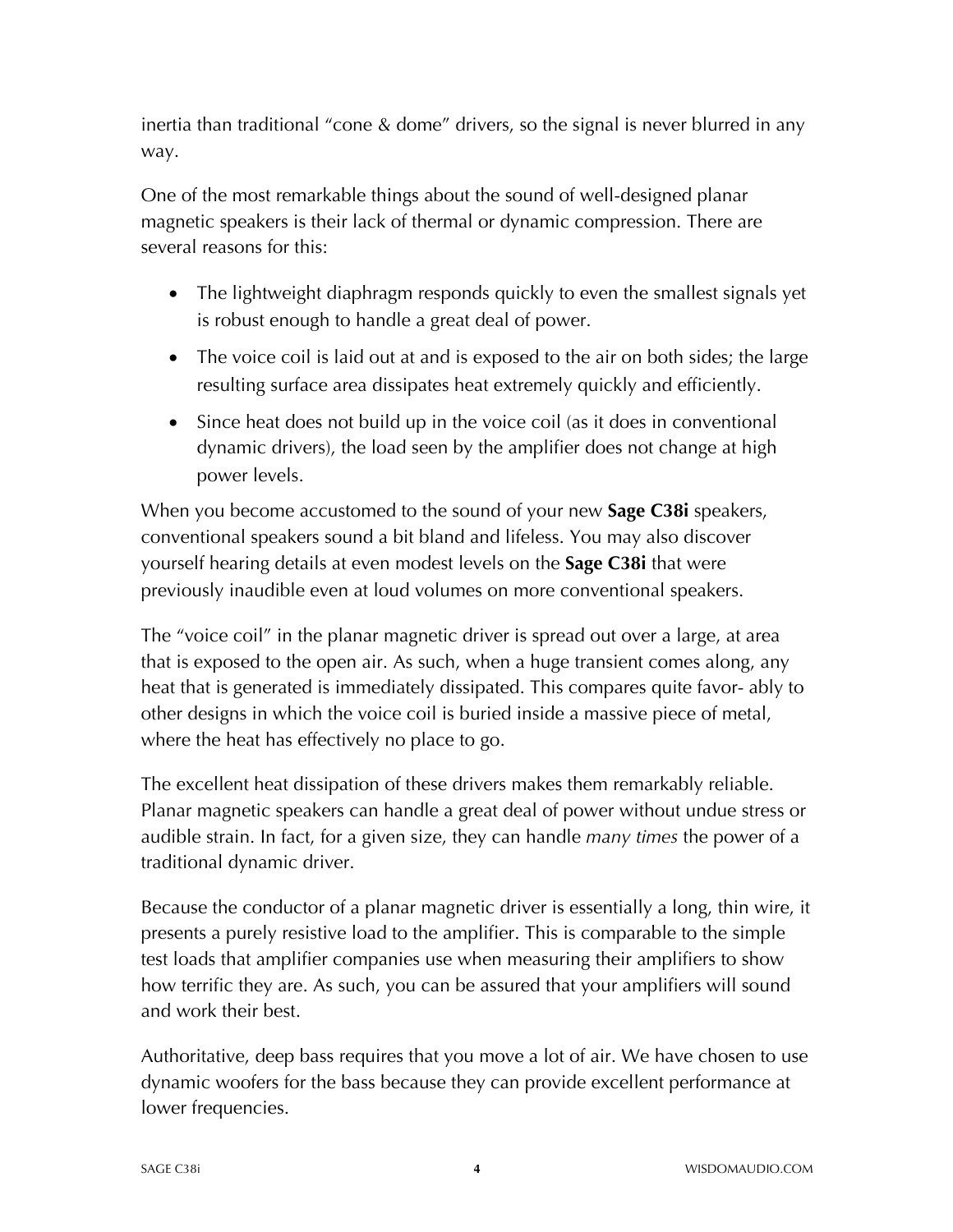To get comparable bass performance from a planar magnetic design, you would need to have a huge speaker that would be impractical in most domestic living spaces. It simply makes more sense to use the best transducer technology in each area of the reproduced spectrum. One of Wisdom Audio's strengths is in seamlessly blending these technologies – particularly important given the high standards set by our planar magnetic drivers.

Of course, the dynamic woofers themselves must be rather extraordinary to "keep up" with the planar magnetic drivers right up to the crossover frequency.

Our woofers are different because they must be to do their job. Specifically, we need highly dynamic, uncompressed bass (to keep up with the planar magnetic drivers) that does not depend on a critical amount of enclosure volume (since these speakers are mounted in your wall and use the space inside the wall as their "enclosure"). These two design goals require rather extraordinary attention to myriad details.

Many speakers include a mid-bass "bump" in their response to give the illusion of going deeper in the bass than they actually do. Unfortunately, this "bump" makes blending them seamlessly with a high-quality subwoofer almost impossible.

All **Sage Series** speakers have been designed to optimally crossover at 80 Hz, which is the most-common crossover frequency used with subwoofers.

# **Unpacking and Installing the C38i**

The Wisdom Audio Sage C38i in-wall speaker is a substantial piece of equipment. Please exercise caution when unpacking your C38i to ensure that you do not strain yourself from its (perhaps unexpected) weight.

**CAUTION:** Do not attempt to lift your C38i modules while bending or twisting from the waist. Use your legs for lifting, not your back. Always stand as straight as possible and keep the C38i close to your body to reduce strain on your back.

The speaker is shipped in a "telescoping" box (two five-sided boxes, one of which fits snugly inside the other). Gently roll the box over so that its bottom is facing up. Then carefully cut the tape along the bottom of the box on all four sides. Roll the box over again so the bottom is on the floor and lift off the top. With one person at each end, carefully lift the speaker out of the box and lay it on a soft surface (carpet or similar).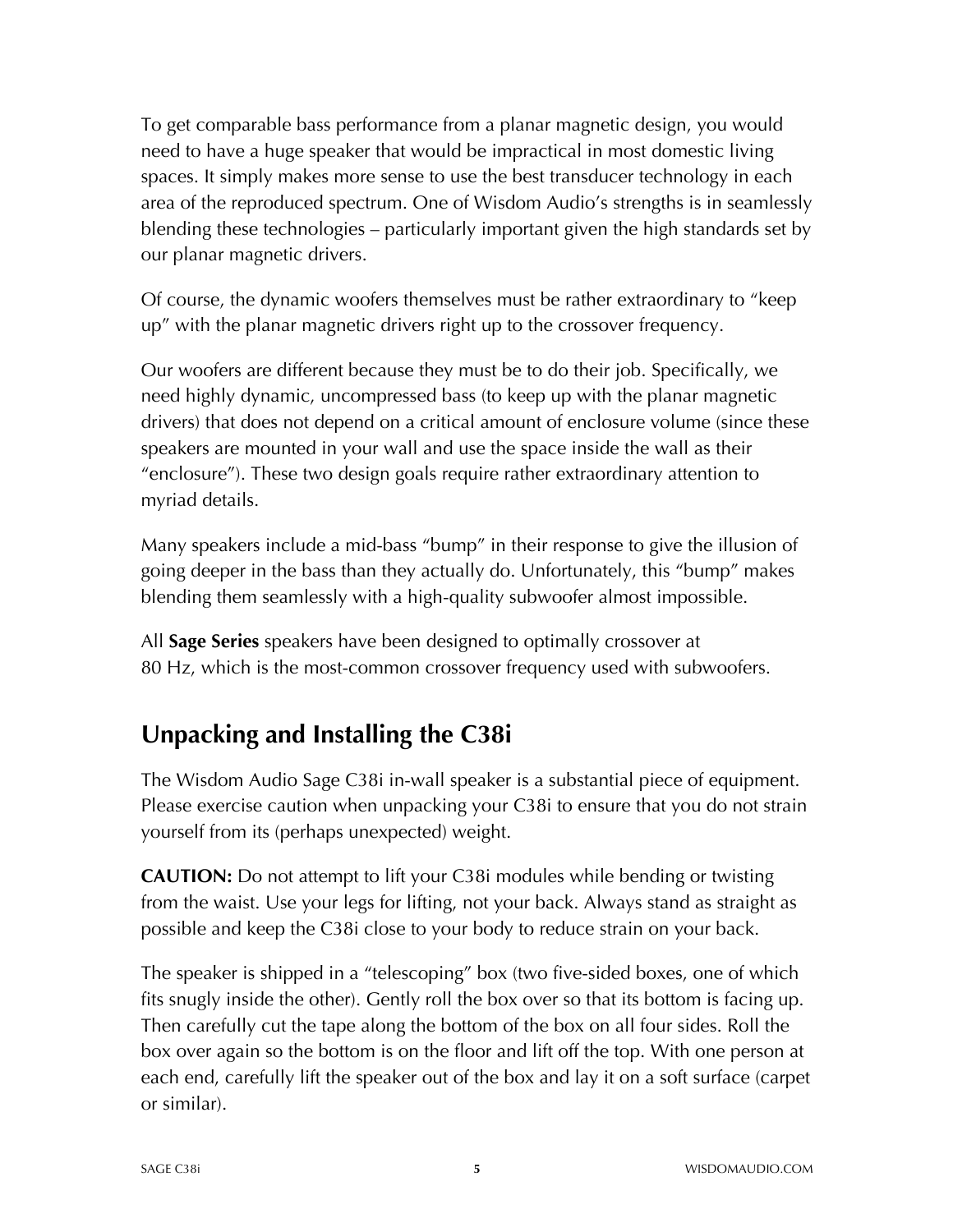There are two major pieces involved in a single C38i loudspeaker:

- the Uni-Grip™ in-wall mounting system
- the speaker module itself

**After unpacking your C38i, keep all packing materials for future transport.** If you need to ship your speaker, only the original, purpose-designed shipping carton is acceptable. Any other method of shipping this product runs a significant risk of damage to the speaker – damage that would not be covered by the warranty. (If you lose your packaging and need to ship your speakers, replacement packaging can be purchased from Wisdom Audio.)

**Framing in for the C38i** – The horizontal configuration of the C38i spans the normal space between studs in traditional American construction. Therefore, like larger in-wall center channel speakers, you need to plan and frame in a space to accommodate the C38i.

Your installer will be familiar with local building codes for such an opening. If the wall is load bearing, the opening should generally be framed in a way like the way windows are framed in prior to their installation. The one significant difference is that the drywall needs to overhang the edges of the framing, to give the Uni-Grip™ system and edge to clamp.

**Framing Opening –** We recommend that the framing opening described above be at least three inches (3") larger in both horizontal and vertical dimensions than the largest dimensions shown on the C38i Dimensions page at the end of this manual. Having this extra room allows both for making the speaker wire connections and for the Uni-Grip flange along the long edge of the speaker.

Having a bit more room than suggested here is fine. But having less room requires extreme precision when cutting the drywall opening (since the Uni-Grip flange extends outward from that opening to clamp the wall and cannot run into the framing).

# **Installing the C38i in the Wall**

**1.** Determine the area for the speaker installation and locate the cutout guide using pushpins to secure it in place. Ensure that the template is level using a bubble level or similar. Note: Make certain that there are no studs, plumbing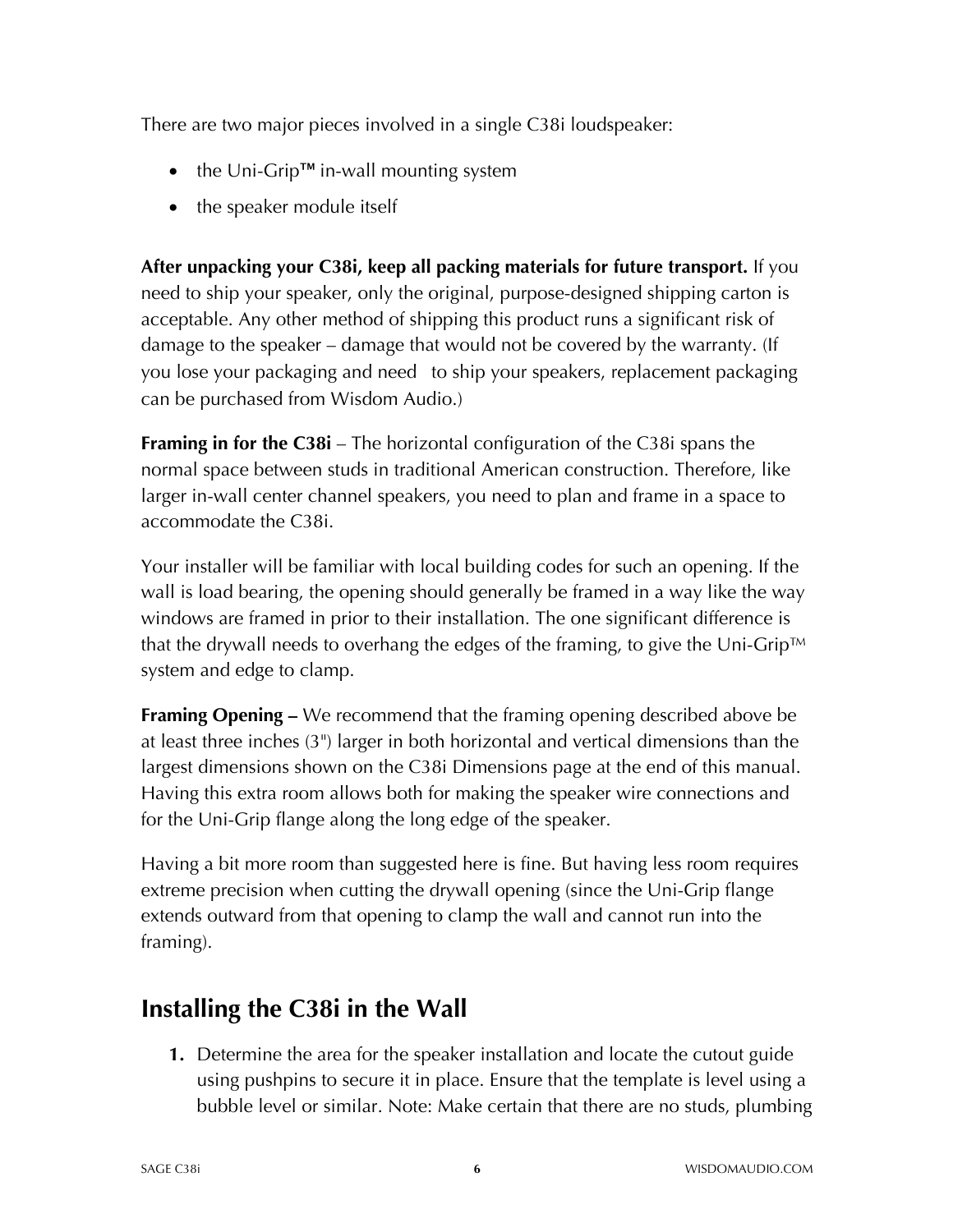or electrical conduit in the intended area behind the wall before you begin marking and cutting!

- **2.** Trace the outer perimeter of the cutout guide with a pencil or a utility knife.
- **3.** Remove the traced section of sheet rock using a keyhole saw, and clear debris from the edge of the hole.
- **4.** Push any insulation to the side.
- **5.** Disassemble bezel/Uni-Grip™ and place the supplied Allen head screws to the side. Place the bezel in the wall cutout and insert the Uni-Grip clamping bar through the opening at an angle, working on one side first. Reinstall the Allen head screws with the supplied 3/32" drill bit, securing both pieces to each other (sandwiching the wall between them), but do not tighten yet. Repeat on the other side.
- **6.** Using a level, adjust assembly in wall cutout to ensure that the assembly is plumb. Tighten the Allen screws. Do not over torque or strip these screws. The large clamping area of the Uni-Grip system does not require unusually high torque on the screws to be secure.
- **7.** Paint the bezel and grill as necessary, being careful not to plug up the holes in the grille. Note that the speaker modules are not mounted in the bezel and grille assembly at this time. They can be mounted later, after all the paint is dry.
- **8.** Using assistance to hold the speaker modules away from the wall, connect both high and low pass speaker cables to the two connectors at the end of the back box, paying attention to assign the correct band-pass and polarity to their respective speaker connectors.
- **9.** Insert the speaker/back box assembly into the Uni-Grip frame and attach using the supplied Allen head screws and 3/32" drill bit. Do not over torque or strip these screws.

### **Making the C38i Connections**

As with any system, you should make changes to the connections only when the power is turned off to avoid any chance of inadvertently causing a problem (such as a short-circuit).

Two sets of speaker wires are required for each Sage C38i loudspeaker: one for the woofer (low pass) section, and a separate one for the planar magnetic (high pass) section that handles the midrange and treble.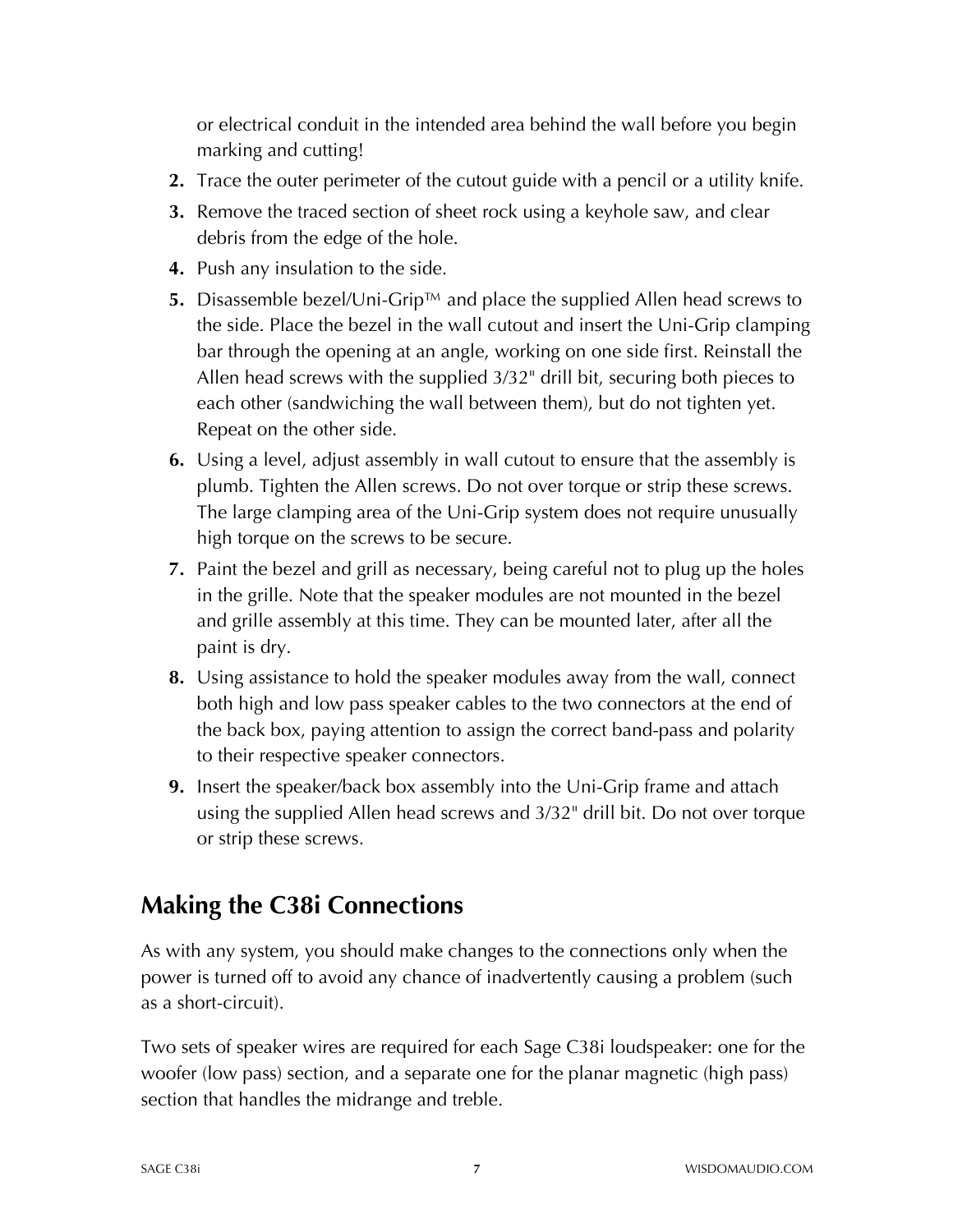We recommend using heavy-gauge speaker wire, the gauge will vary dependent on your speaker run length. Please consult an authorized dealer to determine what gauge would be best for your application.

Connect the outputs of your Wisdom Audio SA-series amplifier to the appropriate woofer sections, taking care to get both the channel assignments and the polarity correct. Connect the positive (+) terminals on the SA Series amplifier to the positive  $(+)$  terminals for the woofer on the loudspeaker; likewise, connect the negative  $(-)$ terminals on the amplifier and the speaker, respectively.

Next connect the outputs of your chosen amplifier for the midrange/treble to the Sage C38i planar sections in a similar fashion, taking care with both channel assignments and polarity.

### **Care & Maintenance**

To remove dust from the front of your C38i, use a feather duster or a lint-free soft cloth.

Never attempt to clean the drivers themselves.

#### **Caution!**

Do not touch the surface of the planar magnetic drivers, under any circumstances. The thin film has been carefully pre-tensioned at the factory; any subsequent contact can only damage it.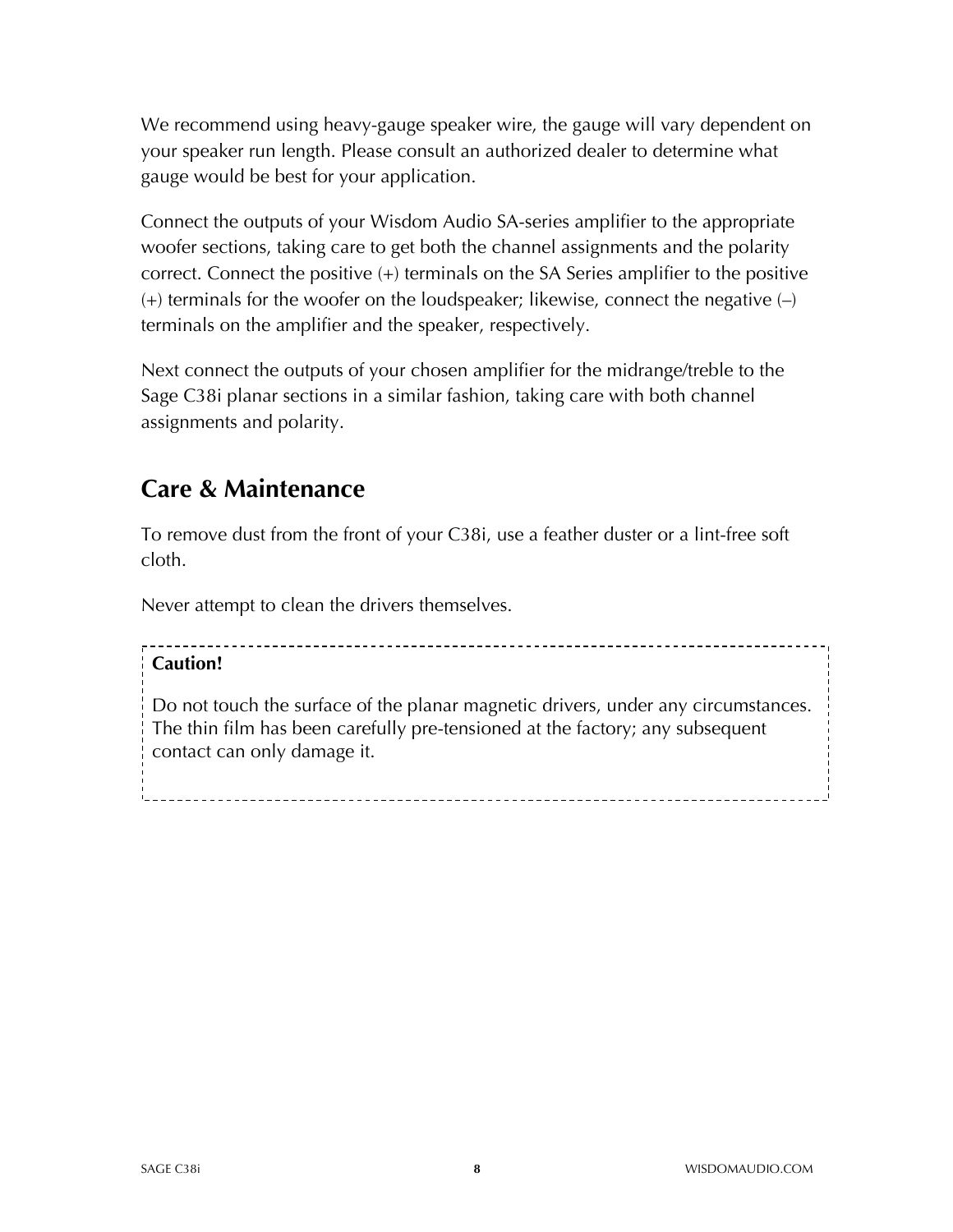### **North American Warranty**

#### **Standard Warranty**

When purchased from and installed by an authorized Wisdom Audio dealer, Wisdom Audio loudspeakers are warranted to be free from defects in material and workmanship under normal use for a period of 10 years from the original date of purchase.

Furthermore, the transducers ("drivers") in your Wisdom Audio speakers are warranted to be free from defects in material and workmanship under normal use for a period of 10 years from the original date of purchase.

#### **Harsh Conditions Use**

Wisdom Audio loudspeakers are designed for installation and operation in environmentally controlled conditions, such as are found in normal residential environments. When used in harsh conditions such as outdoors or in marine applications, the warranty is three years from the original date of purchase.

During the warranty period, any Wisdom Audio products exhibiting defects in materials and/or workmanship will be repaired or replaced, at our option, without charge for either parts or labor, at our factory. The warranty will not apply to any Wisdom Audio products that has been misused, abused, altered, or installed and calibrated by anyone other than an authorized Wisdom Audio dealer.

Any Wisdom Audio product not performing satisfactorily may be returned to the factory for evaluation. Return authorization must first be obtained by either calling or writing the factory prior to shipping the component. The factory will pay for return shipping charges only if the component is found to be defective as mentioned above. There are other stipulations that may apply to shipping charges.

There is no other express warranty on Wisdom Audio products. Neither this warranty nor any other warranty, express or implied, including any implied warranties of merchantability or fitness, shall extend beyond the warranty period. No responsibility is assumed for any incidental or consequential damages. Some states do not allow limitations on how long an implied warranty lasts and other states do not allow the exclusion or limitation of incidental or consequential damages, so the above limitation or exclusion may not apply to you.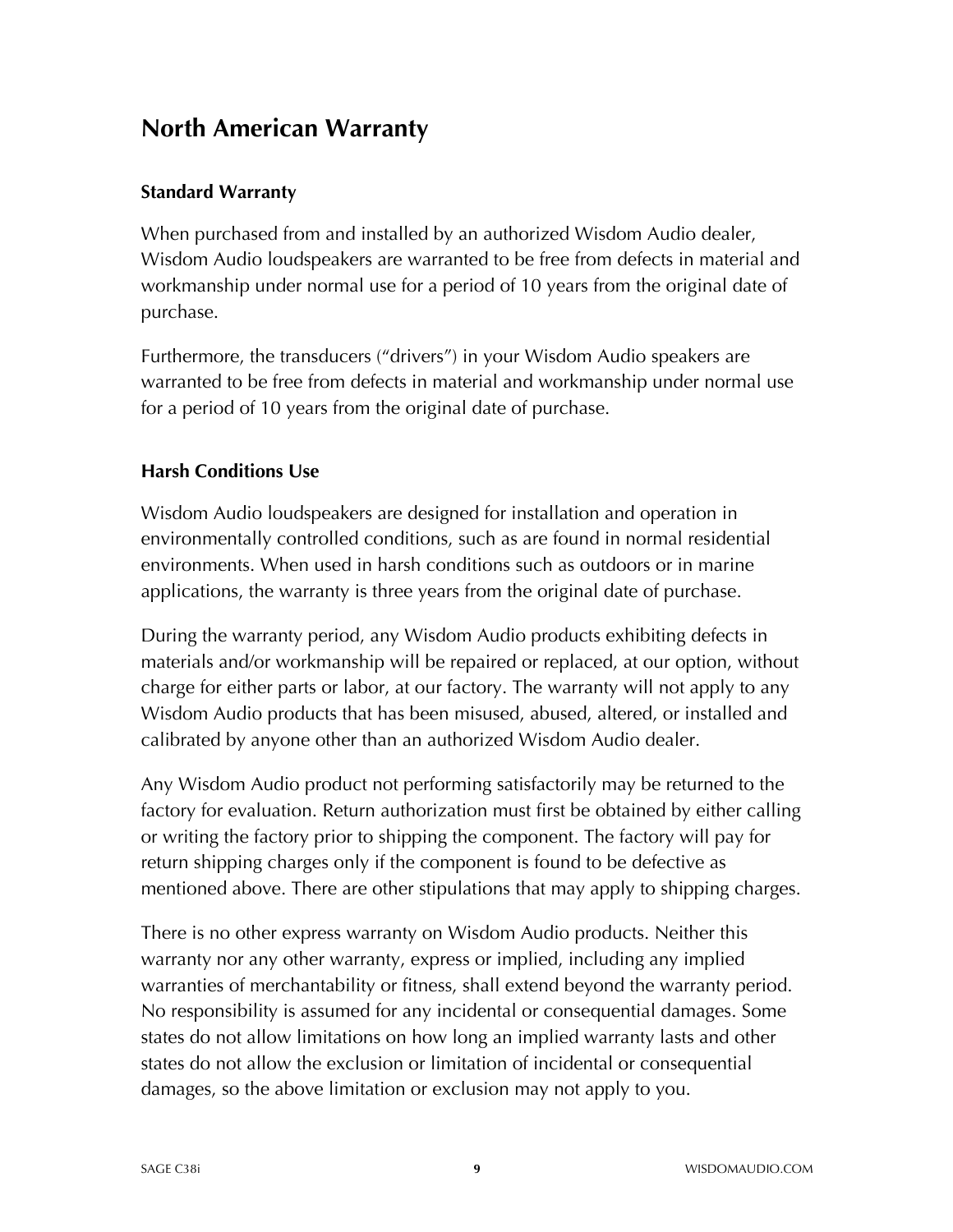This warranty gives you specific legal rights, and you may also have other rights, which vary from state to state. This warranty is applicable in the United States and Canada only. Outside of the U.S. and Canada, please contact your local, authorized Wisdom Audio distributor for warranty and service information.

# **Obtaining Service**

We take great pride in our dealers. Experience, dedication, and integrity make these professionals ideally suited to assist with our customers' service needs.

If your Wisdom Audio loudspeaker must be serviced, please contact your dealer. Your dealer will then decide whether the problem can be remedied locally, or whether to contact Wisdom Audio for further service information or parts, or to obtain a Return Authorization. The Wisdom Audio Service Department works closely with your dealer to solve your service needs expediently.

**IMPORTANT:** Return authorization must be obtained from Wisdom Audio's Service Department BEFORE a unit is shipped for service.

It is extremely important that information about a problem be explicit and complete. A specific, comprehensive description of the problem helps your dealer and the Wisdom Audio Service Department locate and repair the difficulty as quickly as possible.

A copy of the original bill of sale will serve to verify warranty status. Please include it with the unit when it is brought in for warranty service.

**WARNING:** All returned units must be packaged in their original packaging, and the proper return authorization numbers must be marked on the outer carton for identification. Shipping the unit in improper packaging may void the warranty, as Wisdom Audio cannot be responsible for the resulting shipping damage.

Your dealer can order a new set of shipping materials for you if you need to ship your loudspeaker and no longer have the original materials. There will be a charge for this service. We strongly recommend saving all packing materials in case you need to ship your unit someday.

If the packaging to protect the unit is, in our opinion or that of our dealer, inadequate to protect the unit, we reserve the right to repackage it for return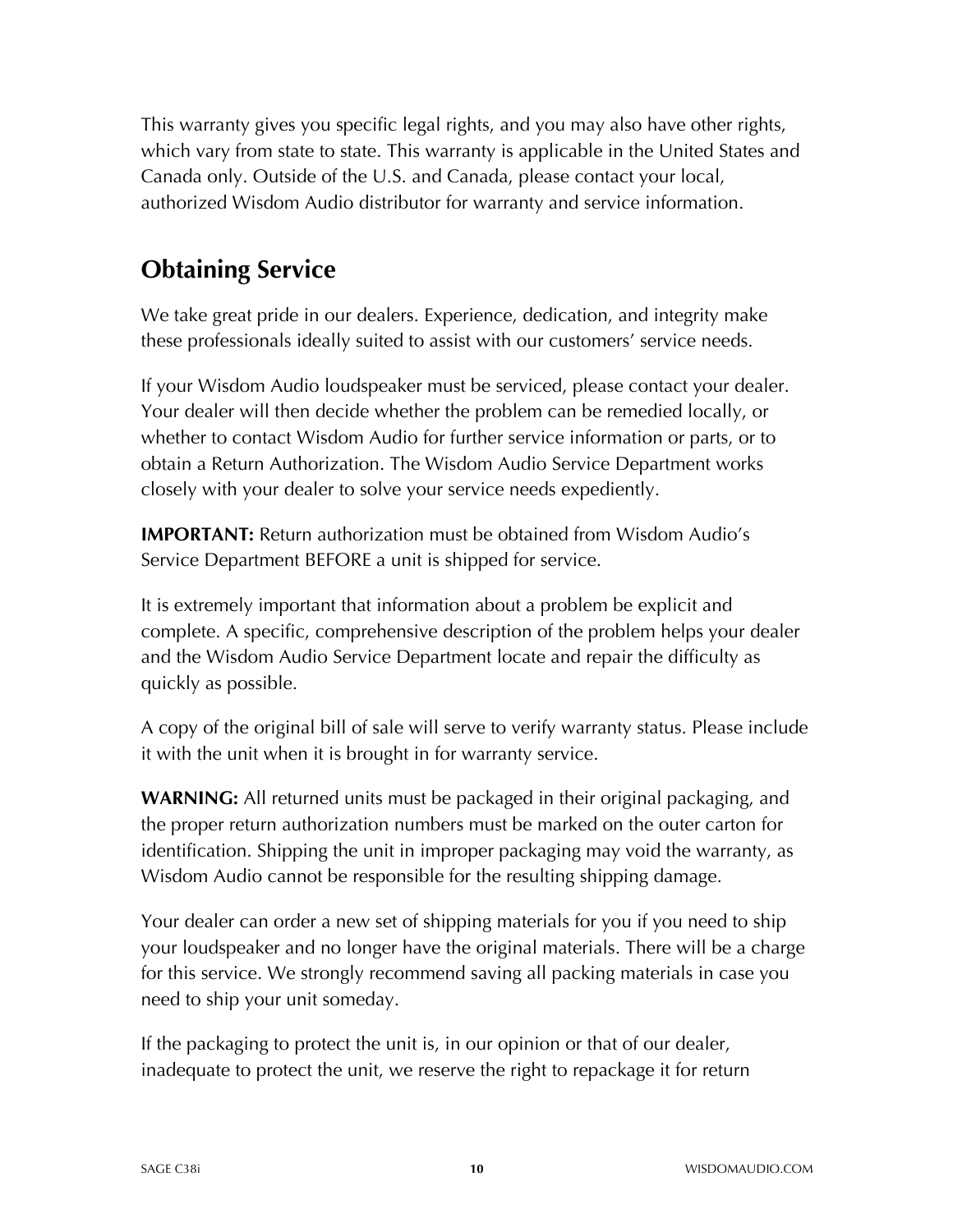shipment at the owner's expense. Neither Wisdom Audio nor your dealer can be responsible for shipping damage due to improper (that is, non-original) packaging.

# **Specifications**

All specifications are subject to change at any time to improve the product.

- **Number of required amplifier channels:** 2
- **Frequency response:** 40Hz 20 kHz  $\pm$  2dB relative to the target curve
- **Impedance, planar section:** 3Ω
- **Impedance, woofer section:** 3Ω
- **Sensitivity, planar section:** 90 dB/2.83V/1m
- **Sensitivity, woofer section:** 91 dB/2.83V/1m
- **System impedance:** 3Ω
- **System sensitivity:** 90 dB
- **Power handling, continuous:** 200w
- **Dimensions:** See appropriate dimensions drawings on next page
- **Shipping weight, each:** 37 lbs. (17 kg)

For more information, see your Wisdom Audio dealer or contact:

#### **Wisdom Audio**

1572 College Parkway, Suite 164 Carson City, NV 89706 wisdomaudio.com information@wisdomaudio.com (775) 887-8850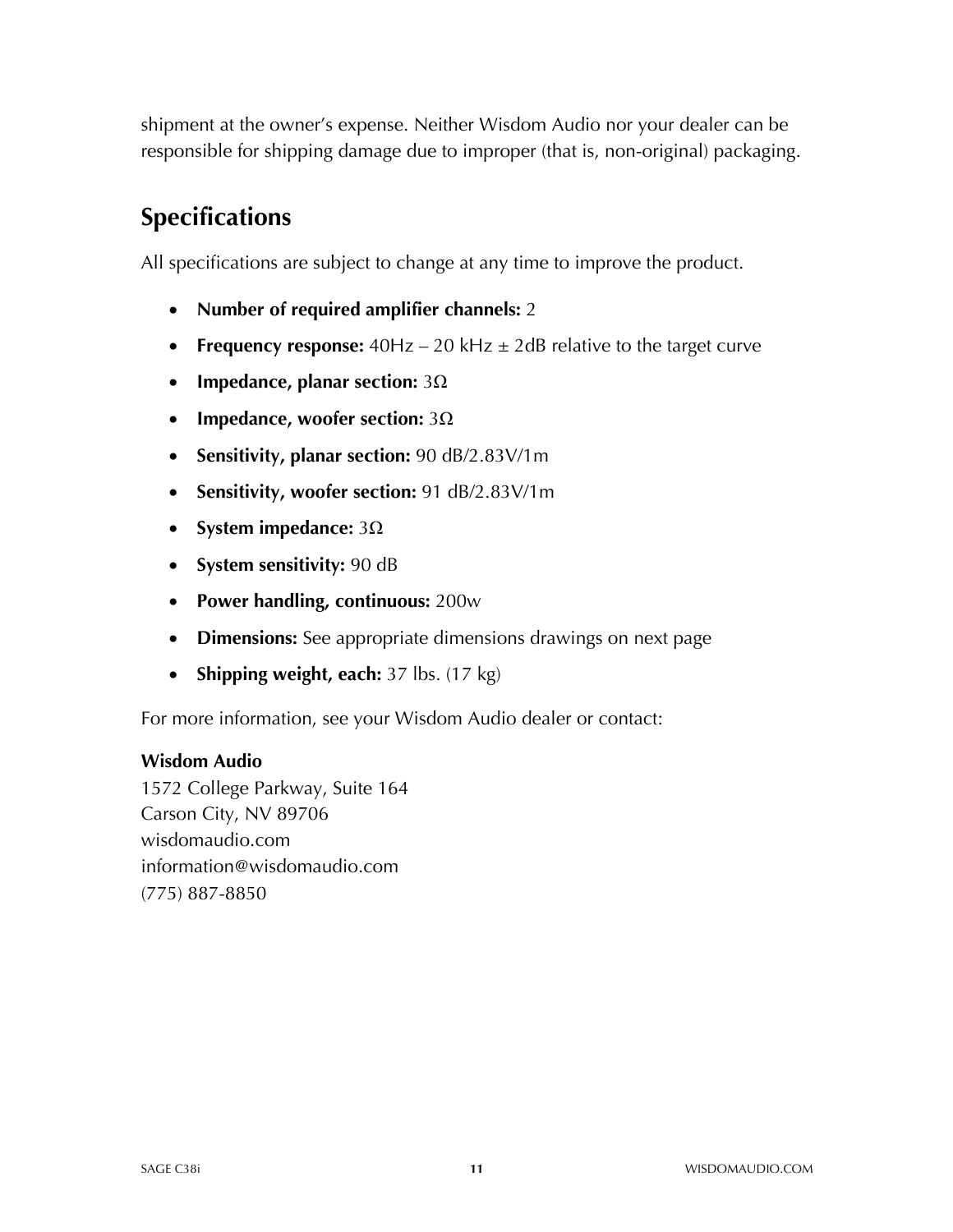# **C38i Dimensions**

All PDF and DWG drawing files are in the *RESOURCES* section at the bottom of each product page.